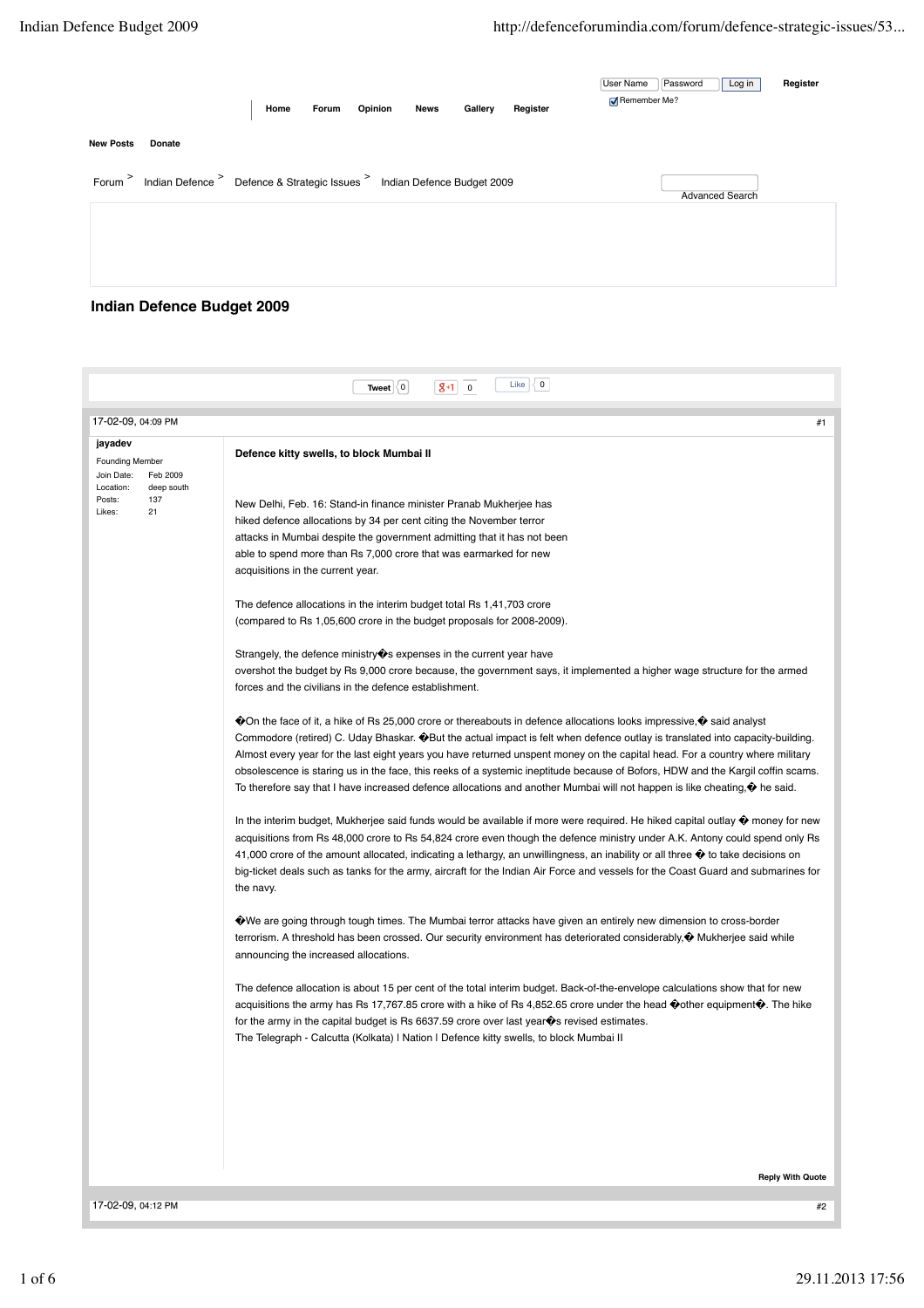| jayadev                                                                                      |                                                                                                                                                                                                                                                                                                                                                                                                                                                                                                                                                                                                                                                                       |
|----------------------------------------------------------------------------------------------|-----------------------------------------------------------------------------------------------------------------------------------------------------------------------------------------------------------------------------------------------------------------------------------------------------------------------------------------------------------------------------------------------------------------------------------------------------------------------------------------------------------------------------------------------------------------------------------------------------------------------------------------------------------------------|
| <b>Founding Member</b><br>Feb 2009<br>Join Date:<br>Location:<br>deep south                  | The money earmarked for capital expenditure, or to buy weapons systems, has increased by one-third to Rs54,824<br>crore, or nearly 39% of the entire defence budget, for the year to March 2010                                                                                                                                                                                                                                                                                                                                                                                                                                                                       |
| Posts:<br>137<br>21<br>Likes:                                                                | Bangalore: Keeping its promise that the economic slowdown would not be allowed to impede plans to modernize the military,<br>the United Progressive Alliance (UPA) government increased defence spending by almost a quarter to Rs1.41 trillion in its                                                                                                                                                                                                                                                                                                                                                                                                                |
|                                                                                              | farewell budget.<br>The allocation for the next fiscal year, in the interim budget unveiled by stand-in finance minister Pranab Mukherjee, is the<br>highest the UPA government has made for defence in its five-year tenure.                                                                                                                                                                                                                                                                                                                                                                                                                                         |
|                                                                                              | The money earmarked for capital expenditure, or to buy weapons systems, has increased by one-third to Rs54,824 crore, or<br>nearly 39% of the entire defence budget, for the year to March 2010.                                                                                                                                                                                                                                                                                                                                                                                                                                                                      |
|                                                                                              | $\bullet$ The government went ahead with this knowing that there is no opposition for modernization of its military, $\bullet$ said Bharat<br>Karnad, professor at the Centre for Policy Research, a New Delhi-based think tank. $\bullet$ Though the figure looks pretty huge, if<br>you take inflation, it is about the same (level of) capital expenditure. $\bullet$                                                                                                                                                                                                                                                                                              |
|                                                                                              | India is expected to spend at least \$30 billion (Rs1.46 trillion) on the purchase of weapons systems by 2012, the bulk of it on<br>importing fighter jets, artillery guns, helicopters and missiles, according to a study by the Associated Chambers of Commerce<br>and Industry of India, a lobby of trade associations.                                                                                                                                                                                                                                                                                                                                            |
|                                                                                              | The biggest portion of this would be spent for the Indian Air Force to acquire 126 fighter jets, estimated to cost at least<br>Rs42,000 crore.                                                                                                                                                                                                                                                                                                                                                                                                                                                                                                                        |
|                                                                                              | On 11 February, defence minister A.K. Antony had said the economic slowdown would not hinder India $\hat{\mathbf{\Phi}}$ s military<br>modernization plans.<br>In his speech in Parliament, Mukherjee, the external affairs minister, cited the late November terrorist attack in Mumbai in which                                                                                                                                                                                                                                                                                                                                                                     |
|                                                                                              | at least 183 people were killed.                                                                                                                                                                                                                                                                                                                                                                                                                                                                                                                                                                                                                                      |
|                                                                                              | We are going through tough times. The Mumbai terror attacks have given an entirely new dimension to cross-border<br>terrorism, $\bullet$ Mukherjee said. $\bullet$ A threshold has been crossed. Our security environment has deteriorated considerably. $\bullet$<br>Defence expenditure in the year to 31 March is estimated at Rs1.14 trillion. This year $\bullet$ s increase in defence capital                                                                                                                                                                                                                                                                  |
|                                                                                              | expenditure is the second highest in percentage terms since the UPA government came to power in May 2004.<br>In its 2004-05 budget, the UPA $\bullet$ spending on capital equipment increased nearly 60% to Rs33,483 crore.                                                                                                                                                                                                                                                                                                                                                                                                                                           |
|                                                                                              | But some analysts say that though the government has been increasing its budget allocation for defence, its utilization is<br>questionable as also its commitment to promoting self-reliance in defence technologies.                                                                                                                                                                                                                                                                                                                                                                                                                                                 |
|                                                                                              | Deba Ranjan Mohanty, a senior fellow at the Observer Research Foundation, a strategic think tank in New Delhi, said nearly<br>Rs3,000 crore allocated to capital expenditure was unspent during the year. <sup>*</sup> Utilization of the resources are still a major<br>challenge for the Indian security establishment. $\bullet$                                                                                                                                                                                                                                                                                                                                   |
|                                                                                              | India, which spent Rs6,486.35 crore for defence research and development (R&D) in 2008-09, reduced it to Rs4,000 crore in<br>the interim budget, Mohanty said.                                                                                                                                                                                                                                                                                                                                                                                                                                                                                                        |
|                                                                                              | $\bullet$ The budgetary allocation in military R&D is extremely disappointing. Self-reliance in defence technology is very little, $\bullet$ he<br>added.                                                                                                                                                                                                                                                                                                                                                                                                                                                                                                             |
|                                                                                              | India imports nearly 70% of its arms requirements, a far cry from the dream of the country os first prime minister Jawaharlal<br>Nehru to achieve self-reliance, the defence minister said at a seminar in Bangalore earlier this month.                                                                                                                                                                                                                                                                                                                                                                                                                              |
|                                                                                              | $\bullet$ Though I don $\bullet$ t visualize a day when we can have zero imports, depending on other countries for 70% of our defence needs<br>is not acceptable, $\bullet$ Antony said.                                                                                                                                                                                                                                                                                                                                                                                                                                                                              |
|                                                                                              | Defence allocation raised by a quarter to Rs1.41 trillion - Economy and Politics - livemint.com                                                                                                                                                                                                                                                                                                                                                                                                                                                                                                                                                                       |
|                                                                                              | <b>Reply With Quote</b>                                                                                                                                                                                                                                                                                                                                                                                                                                                                                                                                                                                                                                               |
| 17-02-09, 04:17 PM                                                                           | #3                                                                                                                                                                                                                                                                                                                                                                                                                                                                                                                                                                                                                                                                    |
| jayadev                                                                                      | India hikes defence budget by 55 percent                                                                                                                                                                                                                                                                                                                                                                                                                                                                                                                                                                                                                              |
| <b>Founding Member</b><br>Join Date:<br>Feb 2009<br>Location:<br>deep south<br>Posts:<br>137 | NEW DELHI: India on Monday presented a Rs 9,532.31 billion expenditure interim budget for fiscal year 2009-10, showing a<br>massive hike of over 55 percent to the defence budget.                                                                                                                                                                                                                                                                                                                                                                                                                                                                                    |
| Likes:<br>21                                                                                 |                                                                                                                                                                                                                                                                                                                                                                                                                                                                                                                                                                                                                                                                       |
|                                                                                              | Citing the security crisis resulting from the Mumbai terror attacks, External Affairs Minister Pranab Mukherjee, who also holds<br>the finance portfolio, presented a new defence budget of Rs 1,417.03 billion. Last year, New Delhi had a projected defence<br>expenditure of Rs 916.81 billion, which Defence Ministry sources said was overshot to hit Rs 1,146 billion. Compared to the<br>revised 2008-09 budget, the interim budget has been increased by 24 percent. The new sum comprises 15 percent of the entire<br>budget and Mukherjee said the amount could be increased if necessary, AFP reported.<br>Daily Times - Leading News Resource of Pakistan |
|                                                                                              |                                                                                                                                                                                                                                                                                                                                                                                                                                                                                                                                                                                                                                                                       |
|                                                                                              | <b>Reply With Quote</b>                                                                                                                                                                                                                                                                                                                                                                                                                                                                                                                                                                                                                                               |
| 17-02-09, 04:24 PM                                                                           | #4                                                                                                                                                                                                                                                                                                                                                                                                                                                                                                                                                                                                                                                                    |

## **jayadev**

NEW DELHI: Rudely jolted awake by the 26/11 terror strikes in Mumbai, which also exposed the huge gaps in operational capabilities of armed Founding Member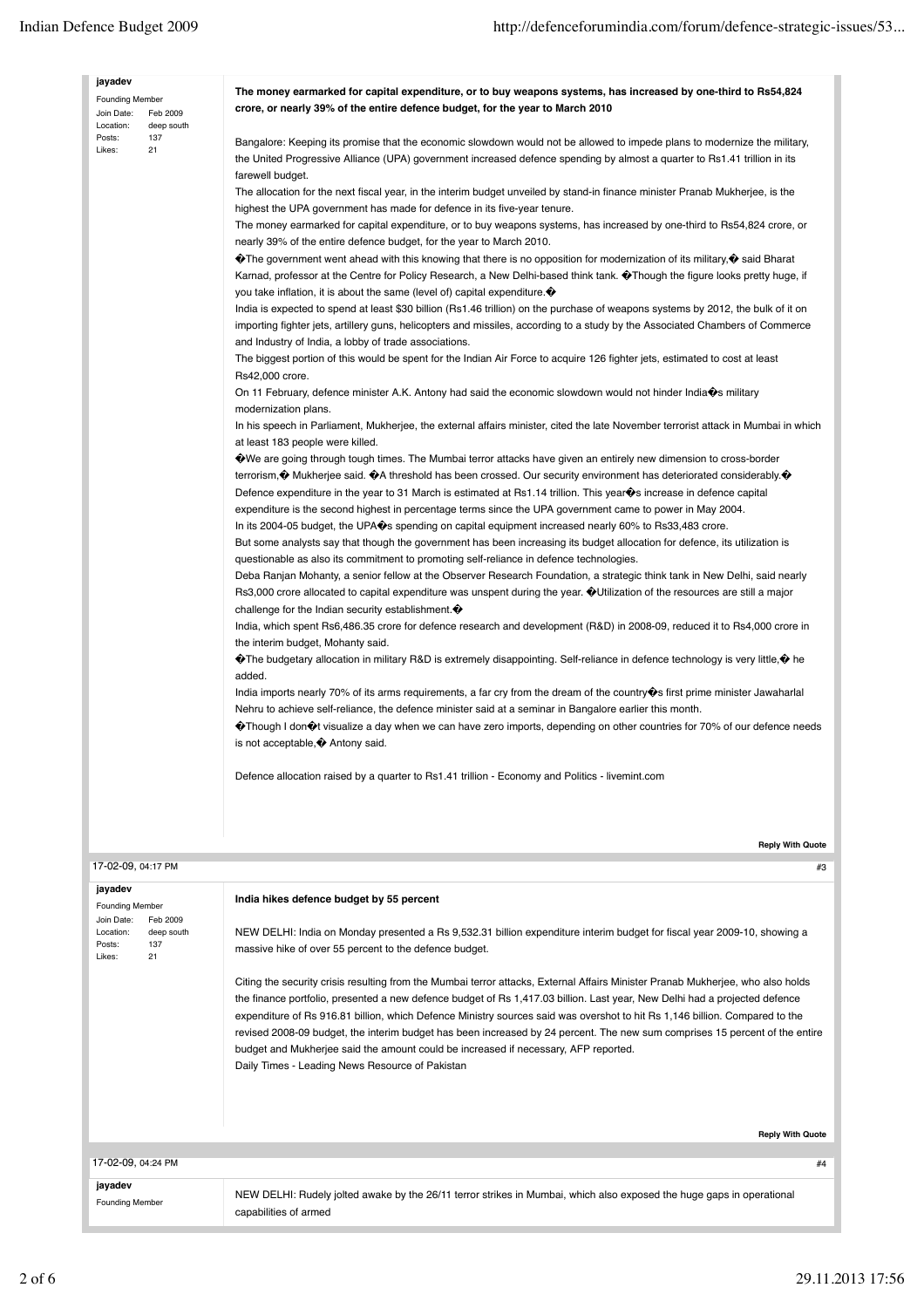| 2009<br>Location:<br>Posts:<br>Likes: | Join Date:<br>deep south<br>137<br>21 | Feb | forces, the government has hiked the defence outlay this year by as much as 34.18%.<br>Even if the revised estimates of 2008-09 fiscal are taken, it represents a substantial 23.65% hike, the highest since the<br>2004-05 budget. For the record, the 2009-10 interim budget has earmarked Rs 1,41,703 crore for defence compared to<br>last year's allocation of Rs 1,05,600 crore.<br>"The Mumbai terror attacks have given an entirely new dimension to cross-border terrorism. A threshold has been crossed. Our<br>security environment has deteriorated considerably," said Pranab Mukherjee, justifying the step-up in defence spending.<br>But before the armed forces pop the bubbly, here is the reality check. For one, the Rs 54,824 crore capital outlay for<br>acquiring new weapon systems and platforms is far outstripped by the revenue component (day-to-day costs and<br>salaries) at Rs 86,879 crore.<br>In fact, even the Rs 57,593 crore revenue outlay in the 2008-09 budget has been sharply revised to Rs 73,600 crore,<br>primarily because of 6th Pay Commission implementation.<br>For another, stifling red-tape, cumbersome procurement procedures and lack of concrete long-term strategic planning continue<br>to haunt the armed forces in a major way despite defence minister A K Antony promising to fast-track arms deals.<br>Consider this: Even after 26/11, the defence ministry has failed to spend as much as Rs 7,007 crore from last year's capital<br>outlay of Rs 48,007 crore. From lack of adequate number of submarines, obsolete radars and outdated air defence weapons to<br>the failure to induct new 155mm artillery guns since the Bofors case of the mid-1990s, defence planning needs a complete<br>overhaul to modernise armed forces at a rapid clip.<br>An improvement from last year is that if the projected GDP for 2009-10 is taken, India's defence expenditure has risen<br>to 2.35% of the GDP this time, though it is still much less than the 3% being demanded by military experts for long.<br>Last year, it had dipped below 2% for the first time in decades. In sharp contrast, both Pakistan and China spend well<br>over 5% of their GDPs on defence.<br>As highlighted by TOI earlier, the government needs to move quickly to restore the declining conventional combat edge over<br>Pakistan, even while maintaining a dissuasive posture against China<br>Huge hike in defence budget but problems remain-India-The Times of India |
|---------------------------------------|---------------------------------------|-----|-----------------------------------------------------------------------------------------------------------------------------------------------------------------------------------------------------------------------------------------------------------------------------------------------------------------------------------------------------------------------------------------------------------------------------------------------------------------------------------------------------------------------------------------------------------------------------------------------------------------------------------------------------------------------------------------------------------------------------------------------------------------------------------------------------------------------------------------------------------------------------------------------------------------------------------------------------------------------------------------------------------------------------------------------------------------------------------------------------------------------------------------------------------------------------------------------------------------------------------------------------------------------------------------------------------------------------------------------------------------------------------------------------------------------------------------------------------------------------------------------------------------------------------------------------------------------------------------------------------------------------------------------------------------------------------------------------------------------------------------------------------------------------------------------------------------------------------------------------------------------------------------------------------------------------------------------------------------------------------------------------------------------------------------------------------------------------------------------------------------------------------------------------------------------------------------------------------------------------------------------------------------------------------------------------------------------------------------------------------------------------------------------------------------------------------------------------------------------------------------------------------------------|
|                                       |                                       |     | <b>Reply With Quote</b>                                                                                                                                                                                                                                                                                                                                                                                                                                                                                                                                                                                                                                                                                                                                                                                                                                                                                                                                                                                                                                                                                                                                                                                                                                                                                                                                                                                                                                                                                                                                                                                                                                                                                                                                                                                                                                                                                                                                                                                                                                                                                                                                                                                                                                                                                                                                                                                                                                                                                               |

| 17-02-09, 04:29 PM                                                                                                      | #5                                                                                                                                                                                                                                                                                                                                                                                                                                                                                                                                                                                                                                                                                                                                                                                                                                                                                                                                                                                                                                                        |
|-------------------------------------------------------------------------------------------------------------------------|-----------------------------------------------------------------------------------------------------------------------------------------------------------------------------------------------------------------------------------------------------------------------------------------------------------------------------------------------------------------------------------------------------------------------------------------------------------------------------------------------------------------------------------------------------------------------------------------------------------------------------------------------------------------------------------------------------------------------------------------------------------------------------------------------------------------------------------------------------------------------------------------------------------------------------------------------------------------------------------------------------------------------------------------------------------|
| jayadev<br><b>Founding Member</b><br>Join Date:<br>Feb 2009<br>Location:<br>deep south<br>Posts:<br>137<br>21<br>Likes: | Indian defence spending will rise by more than a third to INR1,417 billion (USD32.7 billion) in Fiscal Year 2009, according to the<br>interim budget presented by acting finance minister Pranab Mukherjee on 16 February.<br>This figure represents a 34.2 per cent increase from the proposed 2008 budget of INR1,057 billion and a 23.6 per cent increase<br>from the revised 2008 defence spending estimate of INR1,146 billion.<br>The allocation is nearly 15 per cent of the government's total interim budget of INR9,532.31 billion for the fiscal year beginning<br>on 1 April.<br>The interim budget is to finance expenditure ahead of the general election scheduled for May 2009.<br>Of the INR1,417 billion defence budget, planned expenditure has risen 18 per cent for 2009/10 from INR736 billion to<br>INR868.79 billion. This includes INR548.24 billion for capital expenditure as against INR410 billion in the revised estimates for<br>2008-09.<br>Indian government defends major hike in budget - Jane's Defence Business News |
|                                                                                                                         | <b>Reply With Quote</b>                                                                                                                                                                                                                                                                                                                                                                                                                                                                                                                                                                                                                                                                                                                                                                                                                                                                                                                                                                                                                                   |
| 17-02-09, 05:15 PM                                                                                                      | #6                                                                                                                                                                                                                                                                                                                                                                                                                                                                                                                                                                                                                                                                                                                                                                                                                                                                                                                                                                                                                                                        |

PUNE: efence projects helpful in combating terrorism, including detection technologies, propellant works and projects related to high energy material, will get a major push thanks to the increased allocation for defence in the vote-on-account presented on Monday, said R K Pande, joint director of the High Energy Material Research Lab (HEMRL), DRDO. According to senior officials of the Defence Research and Development Organisation (DRDO) here, even educational research Founding Member Join Date: Location: Posts: Likes: Feb 2009 deep south 137 21 **jayadev**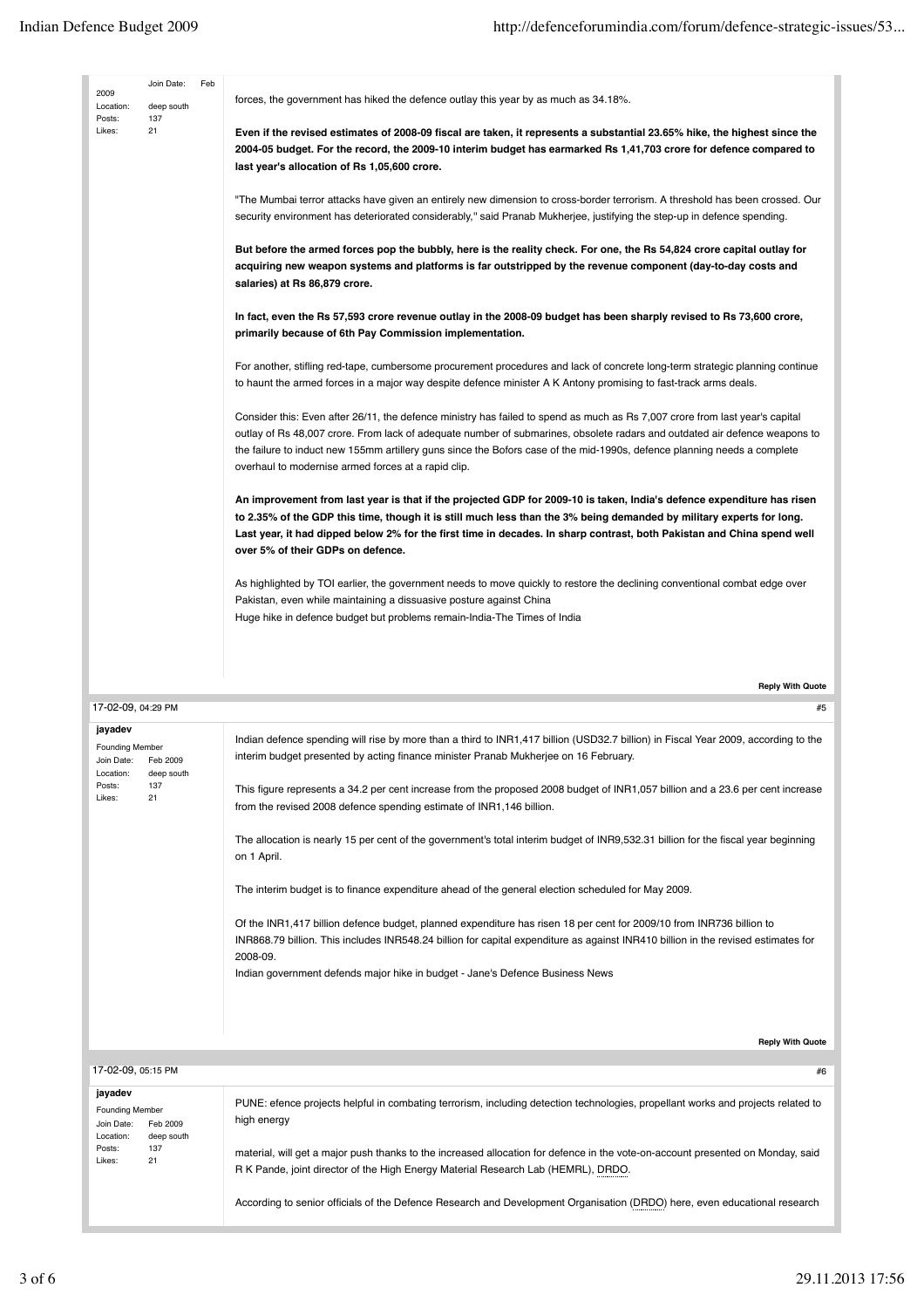**Reply With Quote**

projects, which usually remain at the institute level, may see the light of the day.

The government has allotted Rs 1,41,703 crore for defence in the interim budget against the backdrop of the terrorist attacks in Mumbai. Part of the fund is earmarked for defence research. "Several ongoing research projects at the DRDO will get a boost. More joint projects with educational institutes will be possible now," Pande said.

Anil Datar, director, Armament Research and Development Establishment (ARDE), DRDO, said that the picture will be clear only when the exact figure of the availability of funds to his organisation is known. "While doing research we need to consider the demand of the users, ie the defence forces. If more funds are available, these projects will get a boost. Even projects carried out by students of various universities for the DRDO will benefit because of the increased allocation made in the vote-on-account."

V S Ghole, head, department of environmental sciences, University of Pune, too echoed similar sentiments. He said that research projects, carried out by students and researchers associated with an educational institution will have more access to funds. Their work will no longer remain confined to the laboratories. "Caliber of students doing projects for the DRDO is excellent. If enough funds are allocated to such projects, they can do pathbreaking research," said Ghole, who is working on project on explosives with the DRDO.

A researcher associated with the DRDO, Dilip Sathe, said that if used properly, these funds will be helpful for not only defence researchers but also for civilians doing research for the defence Defence research to get a major push-Pune-Cities-The Times of India

| 17-02-09, 11:05 PM<br>#7                                                                           |                                                                                                                                                                                                                                                                                                         |  |  |  |  |
|----------------------------------------------------------------------------------------------------|---------------------------------------------------------------------------------------------------------------------------------------------------------------------------------------------------------------------------------------------------------------------------------------------------------|--|--|--|--|
| A.V.<br>Rank 2 General<br>Join Date:<br>Feb 2009<br>Location:<br>Moscow, russia<br>6,504<br>Posts: | New Delhi: Considering the changed security scenario in view of the Mumbai terror attacks, the Government on Monday<br>allocated Rs 1,41,703 crore for defence sector, almost a 35 per cent increase from the previous year's Budget provisions.                                                        |  |  |  |  |
| 870<br>Likes:                                                                                      | Last year's allocation for defence stood at Rs 1,05,600 crore and the current increase amounted to Rs 36,103 crore.                                                                                                                                                                                     |  |  |  |  |
|                                                                                                    | Presenting the Interim Budget for 2009-10 in the Lok Sabha, External Affairs Minister Pranab Mukherjee, who is presently also<br>in-charge of the Finance Ministry, said the allocation has been increased because of the prevailing security environment, which<br>has "deteriorated considerably."    |  |  |  |  |
|                                                                                                    | Noting that the Mumbai attacks had amounted to the threshold being crossed on the security front, Mukherjee said, "We are<br>going through tough times. The Mumbai terror attacks have given an entirely new dimension to cross-border terrorism."                                                      |  |  |  |  |
|                                                                                                    | With the total revised expenditure for defence last year standing at Rs 1,14,600 crore, he said the increased Plan expenditure<br>for Defence this year would be Rs 86,879 crore. Last year's Plan expenditure was only Rs 73,600 crore, thereby providing an<br>increase of Rs 13,279 crore this year. |  |  |  |  |
|                                                                                                    | The increased allocation this year would include Rs 54,824 crore for capital expenditure as against Rs 41,000 crore in the<br>revised estimates for 2008-09, Mukherjee said.                                                                                                                            |  |  |  |  |
|                                                                                                    | However, the government would provide for any additional requirement for the security of the nation, he added.                                                                                                                                                                                          |  |  |  |  |
|                                                                                                    | The increased allocation for defence assumes significance as the government has decided to go on fast track acquisition of<br>defence equipment.                                                                                                                                                        |  |  |  |  |
|                                                                                                    | The armed forces have already prepared a long list of equipment, mainly for its special forces commandos, to be bought under<br>the fast track process.                                                                                                                                                 |  |  |  |  |
|                                                                                                    | After the Mumbai attacks, the government has initiated a massive revamp of the security structure of the country, which<br>includes creation of a Coastal Command.                                                                                                                                      |  |  |  |  |
|                                                                                                    |                                                                                                                                                                                                                                                                                                         |  |  |  |  |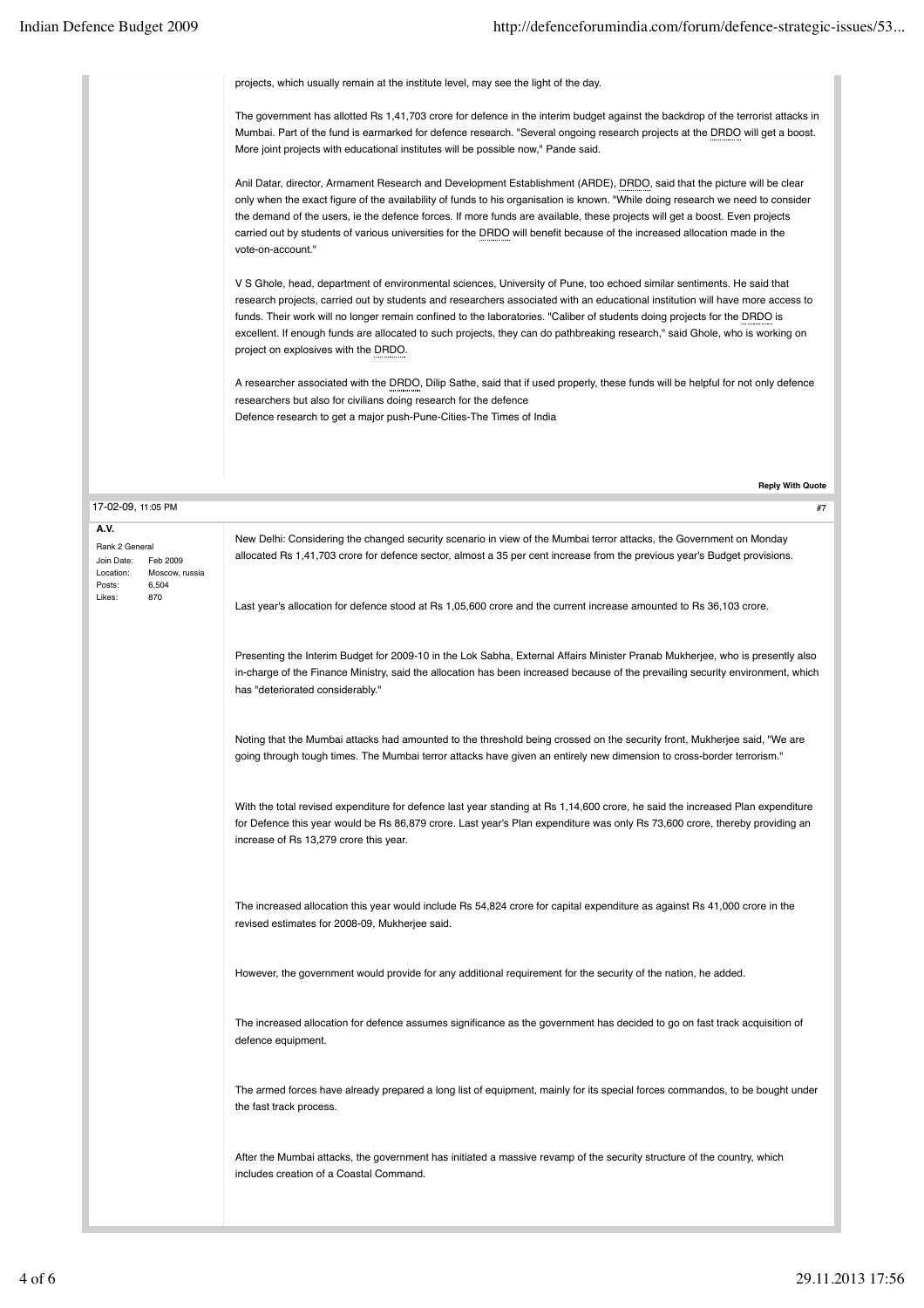| Despite the nearly 35 per cent increase this year, India's defence spending is still at about two per cent of the GDP,<br>compared to China's seven per cent and Pakistan's five per cent |                                                                                                                                                                                                                                                                                                                                                                                                                    |  |  |
|-------------------------------------------------------------------------------------------------------------------------------------------------------------------------------------------|--------------------------------------------------------------------------------------------------------------------------------------------------------------------------------------------------------------------------------------------------------------------------------------------------------------------------------------------------------------------------------------------------------------------|--|--|
|                                                                                                                                                                                           | Pranab hikes Defence Budget by 35 per cent                                                                                                                                                                                                                                                                                                                                                                         |  |  |
|                                                                                                                                                                                           | <b>Reply With Quote</b>                                                                                                                                                                                                                                                                                                                                                                                            |  |  |
| 18-02-09, 02:58 PM                                                                                                                                                                        | #8                                                                                                                                                                                                                                                                                                                                                                                                                 |  |  |
| jayadev<br><b>Founding Member</b><br>Join Date:<br>Feb 2009<br>Location:<br>deep south                                                                                                    | NEW DELHI: A day after the interim budget disclosed the defence ministry had failed to spend as much as Rs 7,007 crore from<br>last fiscal's capital                                                                                                                                                                                                                                                               |  |  |
| 137<br>Posts:<br>21<br>Likes:                                                                                                                                                             | outlay, a top-level meeting on Tuesday cleared several pending proposals of the armed forces.                                                                                                                                                                                                                                                                                                                      |  |  |
|                                                                                                                                                                                           | The Defence Acquisitions Council, chaired by defence ministry A K Antony and attended by the three Service chiefs, among<br>others, gave the green signal to procurements of offshore patrol vessels, fast-attack craft and radars for both Coast Guard and<br>Navy in a step towards bolstering coastal security.                                                                                                 |  |  |
|                                                                                                                                                                                           | "Some of the bigger arms deals will, of course, have to be cleared by the Cabinet Committee on Security," said an official.<br>Despite the 26/11 terror attacks and their aftermath exposing huge gaps in the operational capabilities of armed forces, the<br>defence ministry is yet to get its act together as far as removing bureaucratic red-tape and formulating long-term strategic plans<br>is concerned. |  |  |
|                                                                                                                                                                                           | The defence ministry, after all, has surrendered well over Rs 20,000 crore capital outlay funds in the last five years, which are<br>basically meant for acquiring new weapon systems and platforms.                                                                                                                                                                                                               |  |  |
|                                                                                                                                                                                           | It took 26/11 for the government to finally get serious about fast-tracking defence acquisitions. For starters, there is a Rs<br>6,805-crore plan to revamp the country's maritime security architecture, with both a coastal command (CC) and a maritime<br>security advisory board (MSAB) to bolster homeland security.                                                                                          |  |  |
|                                                                                                                                                                                           | The Coast Guard itself is looking at procuring five off-shore patrol vessels, 10 fast-attack craft, 20 interceptor boats, 12 Dornier<br>aircraft and 30 helicopters, among other things. Similarly, the proposals cleared on Tuesday included acquisition of smaller<br>vessels for Navy.                                                                                                                          |  |  |
|                                                                                                                                                                                           | Tasked with guarding India's porous 7,516-km coastline, 13 major and 185 minor ports, and a huge 2.01 million sq km<br>Exclusive Economic Zone, the Coast Guard is desperately short of requisite force-levels.                                                                                                                                                                                                    |  |  |
|                                                                                                                                                                                           | Despite an "assessed requirement" of 154 ships, 93 boats/craft and 105 aircraft, Coast Guard is making do with just about 44<br>ships, 20 boats/craft, 23 "non-commissioned boats" and 45 aircraft at present.                                                                                                                                                                                                     |  |  |
|                                                                                                                                                                                           | As per plans, both Coast Guard and marine police forces of the nine coastal states and four Union Territories will get additional<br>manpower and equipment. Coast Guard, for instance, will get a 1,000-strong Sagar Prahari Bal with 80 vessels and fast-attack<br>craft and nine more stations in addition to the existing 30 or so.                                                                            |  |  |
|                                                                                                                                                                                           | Then, there is the plan to have a chain of radars along the entire coastline to keep tabs on vessels in Indian territorial waters<br>and beyond, as also biometric identity cards for all fishermen and installation of AIS (automatic identification system)<br>transponders on vessels even below 300 metric tonne.                                                                                              |  |  |
|                                                                                                                                                                                           | Of the Rs 1,41,703 crore defence outlay in the 2009-10 interim budget, a 34.18% hike over last year's Rs 1,05,600 crore<br>allocation, the capital component stands at a healthy Rs 54,824 crore. But unless the government takes urgent steps, the<br>recurring ghost of unspent funds will continue to haunt the armed forces.                                                                                   |  |  |
|                                                                                                                                                                                           | Defence ministry finally gets cracking after surrendering Rs 7,007cr-India-The Times of India                                                                                                                                                                                                                                                                                                                      |  |  |
|                                                                                                                                                                                           |                                                                                                                                                                                                                                                                                                                                                                                                                    |  |  |
|                                                                                                                                                                                           | <b>Reply With Quote</b>                                                                                                                                                                                                                                                                                                                                                                                            |  |  |
| 19-02-09, 09:29 AM                                                                                                                                                                        | #9                                                                                                                                                                                                                                                                                                                                                                                                                 |  |  |
| pyromaniac<br><b>Founding Member</b><br>Join Date:<br>Feb 2009                                                                                                                            | This is actually kind of funny because Pakistan actually just put in a spending freeze on all their defense stuff and they<br>"welcomed" all of its neighbors to follow their footsteps. Ha in your face paki's                                                                                                                                                                                                    |  |  |
| Location:<br>Chicago, Illinois<br>Posts:<br>535<br>Likes:<br>7                                                                                                                            | Edit: Dont insult anyone.                                                                                                                                                                                                                                                                                                                                                                                          |  |  |

**Reply With Quote**